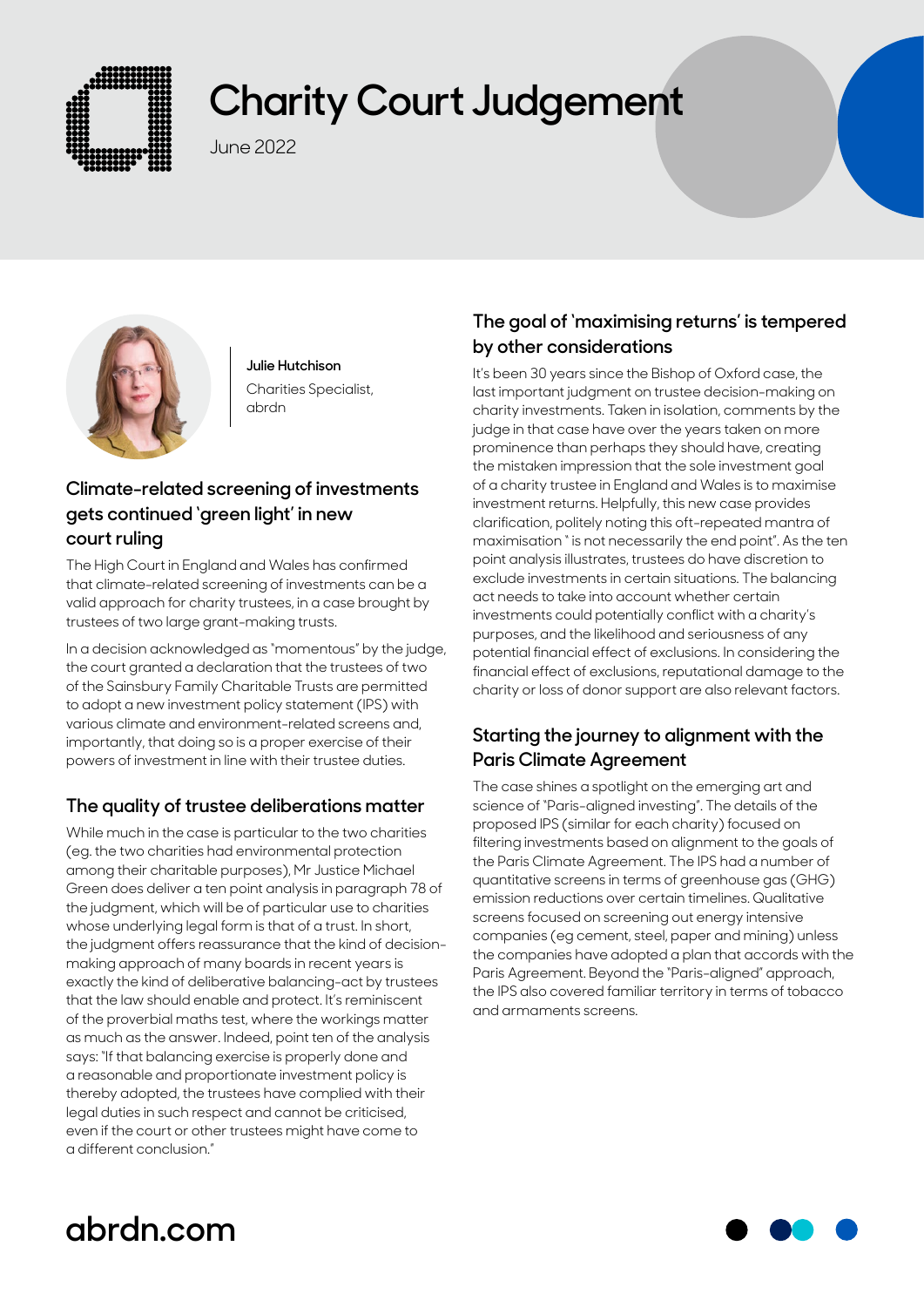The trusts' investment managers reported that they could invest the portfolios in line with the proposed IPS, noting the IPS would exclude approximately 20.1% of the investible universe. It was expected the investment universe could reduce further in future, as the measurability of scope 3 GHG emissions became more accurate over time. As such, it was interesting to note that the exact financial impact of applying the screens was unknown (and unknowable) at the current time. Estimates were however sufficient.

A point to take from this is the importance of partnership and dialogue between a charity and its investment manager, as an input to trustee decision-making. Investment managers can assist trustees in understanding the potential consequences of applying certain exclusions to their portfolio, in terms of the impact to the size of the investible universe from which returns can be sought.

#### **Charities are not obliged to favour engagement over divestment**

In an interesting point of detail in the arguments, the QC representing the Charity Commission for England and Wales (the defendants in the case) submitted that there was "no evidence of the [trustees] considering alternative strategies such as engaging with companies as a shareholder to bring about change from within rather than divesting completely." The judge concluded "But I think this criticism is unfounded. The [charity trustees] have decided, reasonably in my view, that there needs to be a dramatic shift in investment policies in order to have any appreciable effect on greenhouse gas emissions and for there to be any chance of ensuring that there is no more than a 1.5°C rise in pre-industrial temperature." This passage will be of interest to those following the 'engagement v divestment' debate, including many universities, endowments and foundations.

**"It was expected the investment universe could reduce further in future, as the measurability of scope 3 GHG emissions became more accurate over time."**

#### **Your investment policy statement has never been more important**

The outcome of the case is a reminder that good governance with charity investments starts with having a well-thought-through and current IPS. In this case, the two charities had an IPS dating from 2015, together with a proposed new IPS in 2020. This illustrates the point perfectly, that things change over time, even in just a few years. If your charity created its IPS more than five years ago, it's time to revisit it – decisions made five years ago may look different in today's light.

#### **OSCR guidance in Scotland already includes case studies on environmental themes**

This new case in England and Wales creates no particular consequences for trustees of Scottish charities. The OSCR guidance on charity investments from 2018 includes commentary on "what else should you think about before investing", including thinking about how to align your investments to your charity's purposes. Arguably, this new case could bring the position in England and Wales closer to Scotland, with the focus on the quality and nature of trustee deliberations in the round, which avoids a prescriptive approach and enables trustees to take a broad range of considerations into account.

#### **We've not seen the last word on this yet**

The Charity Commission of England and Wales has been awaiting the outcome of this case, before taking next steps to update CC14, its guidance on charity investments. The last consultation on its new draft guidance featured a problematic definition of "responsible investment", which had the potential to introduce confusion and complexity into this area. As the judge in this new case observed: "It [the law] should not be overly prescriptive." The same could be said of regulation, and the next consultation on the new CC14 guidance is now awaited. In the meantime, this long-awaited judgment will give trustees in England and Wales considerable reassurance.

For more information, please contact Julie Hutchison, Charities Specialist on **[julie.hutchison@abrdn.com](mailto:julie.hutchison%40abrdn.com?subject=)**